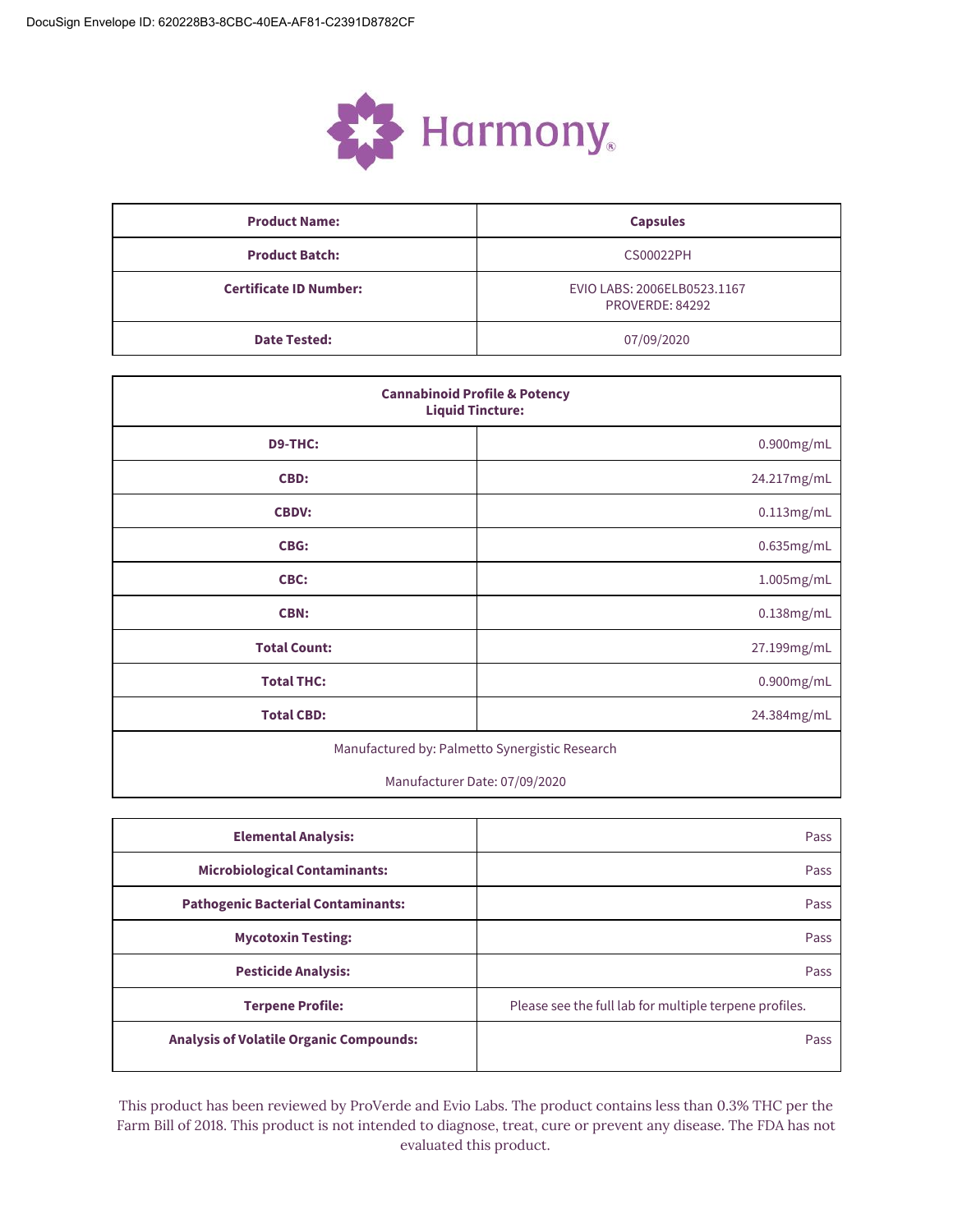

|                  | <b>Quality Approval</b>           |                           |                                            |                                                                                |  |  |  |
|------------------|-----------------------------------|---------------------------|--------------------------------------------|--------------------------------------------------------------------------------|--|--|--|
| Prepared By/Date |                                   |                           | Approved By/Date                           |                                                                                |  |  |  |
| Mark Van         | DocuSigned by:<br>18EFA7E4C3BF4FA | Date Signed:<br>7/29/2020 | <b>Quality Assurance</b><br>Peter Girolamo | DocuSigned by:<br>med by: Date Signed:<br>Givolnimg/28/2020<br>17117FDA4E4B4C3 |  |  |  |
|                  |                                   |                           | Direct of Operations<br>David Newsom       | DocuSigned by:<br>Date Signed:<br>Newsom7/28/2020<br>-489756D981174A2          |  |  |  |

This product has been approved by our Quality Assurance Team, Peter Girolamo. Our Director of Operations has reviewed the product and approves the product. This product passes our requirements for distribution to consumers.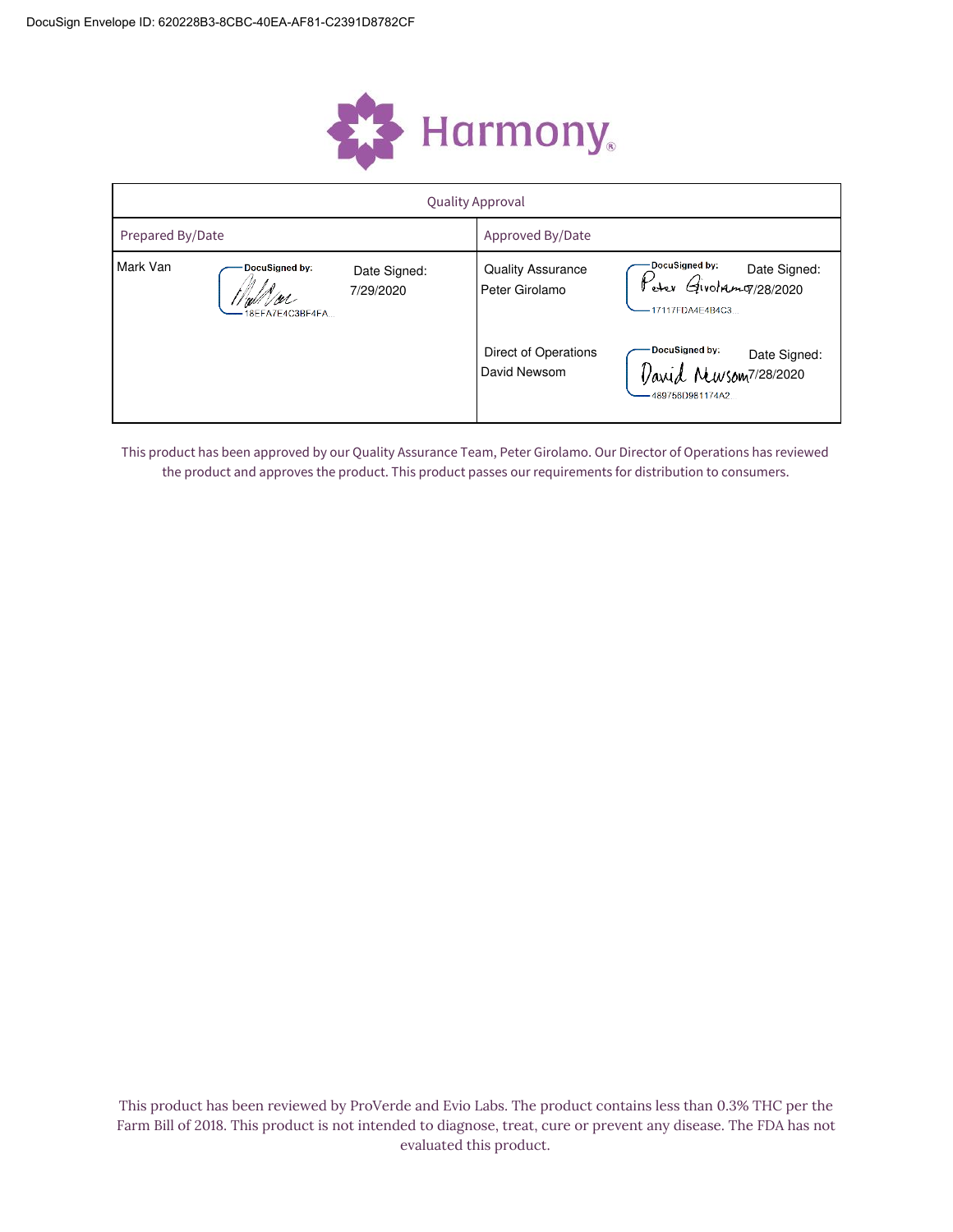

EVIO Labs - Berkeley 1200 5th St. Berkeley, CA 94710

### **Capsules Batch CS00022PH**

Sample ID: 2006ELB0523.1167 Strain: N/A Matrix: Ingestible Type: Liquid Fats (Oils) Sample Size: 17 units; Batch:

Created: 06/08/2020 Collected: Received: 06/08/2020 Completed: 07/09/2020 Batch#: N/A

 $(510)$  356-4248

Lic# C8-0000067-LIC

eviolabs.com/

Client Palmetto Synergistic Research  $lic.$ # 8856 Pee Dee Hwy. Conway, SC 29527

Cultivator/Manufacturer

| $0.900$ mg/mL                  | 24.384 mg/mL     | 27.199 mg/mL              |
|--------------------------------|------------------|---------------------------|
| <b>Total THC</b>               | <b>Total CBD</b> | <b>Total Cannabinoids</b> |
| <b>Not Tested</b><br><b>NT</b> | NT               | <b>Not Tested</b>         |
| <b>Water Activity</b>          | Moisture         | Foreign Matter            |

Safety

**Batch Status: Complete** 

| Complete         |        | Complete          | <b>Complete</b>                                                                                                       |                                                                                           | Complete                                                      |             | Complete     |   | <b>Not Tested</b> |
|------------------|--------|-------------------|-----------------------------------------------------------------------------------------------------------------------|-------------------------------------------------------------------------------------------|---------------------------------------------------------------|-------------|--------------|---|-------------------|
| Pesticides       |        | <b>Microbials</b> | Mycotoxins                                                                                                            |                                                                                           | Solvents                                                      |             | Metals       |   | Foreign Matter    |
| Cannabinoids     |        |                   |                                                                                                                       |                                                                                           |                                                               |             |              |   | Complete          |
| Analyte          | LOD.   | <b>LOQ</b>        | <b>Mass</b>                                                                                                           | Mass                                                                                      | <b>Mass</b>                                                   | <b>Mass</b> | Mass         |   |                   |
|                  | $\%$   | $\%$              | %                                                                                                                     | mg/g                                                                                      | mg/mL                                                         | mg/serving  | mg/container |   |                   |
| <b>THCa</b>      | 0.0015 | 0.0037            | <loq< td=""><td><loq< td=""><td><loo< td=""><td>N/A</td><td>N/A</td><td></td><td></td></loo<></td></loq<></td></loq<> | <loq< td=""><td><loo< td=""><td>N/A</td><td>N/A</td><td></td><td></td></loo<></td></loq<> | <loo< td=""><td>N/A</td><td>N/A</td><td></td><td></td></loo<> | N/A         | N/A          |   |                   |
| $\Delta$ 9-THC   | 0.0010 | 0.0037            | 0.0944                                                                                                                | 0.944                                                                                     | 0.900                                                         | 0.000       | 0.000        | H |                   |
| $\Delta$ 8-THC   | 0.0014 | 0.0037            | <loq< td=""><td><loq< td=""><td><loq< td=""><td>N/A</td><td>N/A</td><td></td><td></td></loq<></td></loq<></td></loq<> | <loq< td=""><td><loq< td=""><td>N/A</td><td>N/A</td><td></td><td></td></loq<></td></loq<> | <loq< td=""><td>N/A</td><td>N/A</td><td></td><td></td></loq<> | N/A         | N/A          |   |                   |
| <b>THCVa</b>     | 0.0011 | 0.0037            | <loq< td=""><td><loq< td=""><td><loq< td=""><td>N/A</td><td>N/A</td><td></td><td></td></loq<></td></loq<></td></loq<> | <loq< td=""><td><loq< td=""><td>N/A</td><td>N/A</td><td></td><td></td></loq<></td></loq<> | <loq< td=""><td>N/A</td><td>N/A</td><td></td><td></td></loq<> | N/A         | N/A          |   |                   |
| <b>THCV</b>      | 0.0011 | 0.0037            | <loq< td=""><td><loq< td=""><td><loq< td=""><td>N/A</td><td>N/A</td><td></td><td></td></loq<></td></loq<></td></loq<> | <loq< td=""><td><loq< td=""><td>N/A</td><td>N/A</td><td></td><td></td></loq<></td></loq<> | <loq< td=""><td>N/A</td><td>N/A</td><td></td><td></td></loq<> | N/A         | N/A          |   |                   |
| CBDa             | 0.0009 | 0.0037            | 0.0200                                                                                                                | 0.200                                                                                     | 0.190                                                         | 0.000       | 0.000        |   |                   |
| CBD              | 0.0011 | 0.0037            | 2.5411                                                                                                                | 25.411                                                                                    | 24.217                                                        | 0.000       | 0.000        |   |                   |
| <b>CBDV</b>      | 0.0010 | 0.0037            | 0.0119                                                                                                                | 0.119                                                                                     | 0.113                                                         | 0.000       | 0.000        |   |                   |
| <b>CBN</b>       | 0.0014 | 0.0037            | 0.0145                                                                                                                | 0.145                                                                                     | 0.138                                                         | 0.000       | 0.000        |   |                   |
| CBGa             | 0.0018 | 0.0037            | <loo< th=""><th><loq< th=""><th><loq< th=""><th>N/A</th><th>N/A</th><th></th><th></th></loq<></th></loq<></th></loo<> | <loq< th=""><th><loq< th=""><th>N/A</th><th>N/A</th><th></th><th></th></loq<></th></loq<> | <loq< th=""><th>N/A</th><th>N/A</th><th></th><th></th></loq<> | N/A         | N/A          |   |                   |
| <b>CBG</b>       | 0.0016 | 0.0037            | 0.0667                                                                                                                | 0.667                                                                                     | 0.635                                                         | 0.000       | 0.000        |   |                   |
| <b>CBC</b>       | 0.0013 | 0.0037            | 0.1054                                                                                                                | 1.054                                                                                     | 1.005                                                         | 0.000       | 0.000        |   |                   |
| <b>Total THC</b> |        |                   | 0.0944                                                                                                                | 0.944                                                                                     | 0.900                                                         | 0.000       | 0.000        |   |                   |
| <b>Total CBD</b> |        |                   | 2.5587                                                                                                                | 25.587                                                                                    | 24.384                                                        | 0.000       | 0.000        |   |                   |
| Total            |        |                   | 2.8540                                                                                                                | 28.540                                                                                    | 27.199                                                        | 0.000       | 0.000        |   |                   |
| Moisture         |        |                   |                                                                                                                       |                                                                                           |                                                               |             |              |   |                   |

#### Date Tested:

Equipment Used: Shimadzu MOC63U; EVIO SOP.T.40.010. All LQC samples were performed and met the prescribed acceptance criteria in 16 CCR section 5730, pursuant to 16 CCR section 5726(e)(13).

#### **Foreign Matter**

Date Tested: Equipment Used: Visual Inspection; EVIO SOP.T.40.013

#### **Water Activity**

#### Date Tested:

Equipment Used: Rotronic HC2-AW; EVIO SOP.T.40.011.CA. All LQC samples were performed and met the prescribed acceptance criteria in 16 CCR section 5730, pursuant to 16 CCR section 5726(e)(13).

#### 1 Unit = One mL capsule oil = 0.953g

Potency Date Tested: 06/09/2020 Total CBD = (CBDa x 0.877) + CBD, Total THC = (THCa x 0.877) + Δ9-THC

LOD = Limit of Detection; LOQ = Limit of Quantitation; ND = Not Detected; NaN = Not a Number. Cured plant material reported as moisture-corrected % dry weight, other sample types reported 'as is'. Analytical Instrumentation: Shimadzu Nexera HPLC. EVIO SOPT.30.050.CA, SOPT.40.023.CA. All LQC samples were performed and met the prescribed acceptance criteria in 16 CCR section 5730, pursuant to 16 CCR section 5726(e)(13). COA AMENDED TO CBD SAFETY PANEL PER CLIENT REQUEST. Feedback-0049-BRK.



Confident Cannabis All Rights Reserved support@confidentcannabis.com (866) 506-5866 www.confidentcannabis.com



lan Riversong Lab Director 07/09/2020

This product has been tested by EVIO Berkeley using valid testing methodologies and a quality system as required by state law. 'Collected Date' refers to the date the laboratory sampled client<br>harvest/production batch in a of any compounds reported herein. This Certificate shall not be reproduced except in full, without the written approval of EVIO Berkeley. ISO 17025:2005 accredited.

 $1$  of  $4$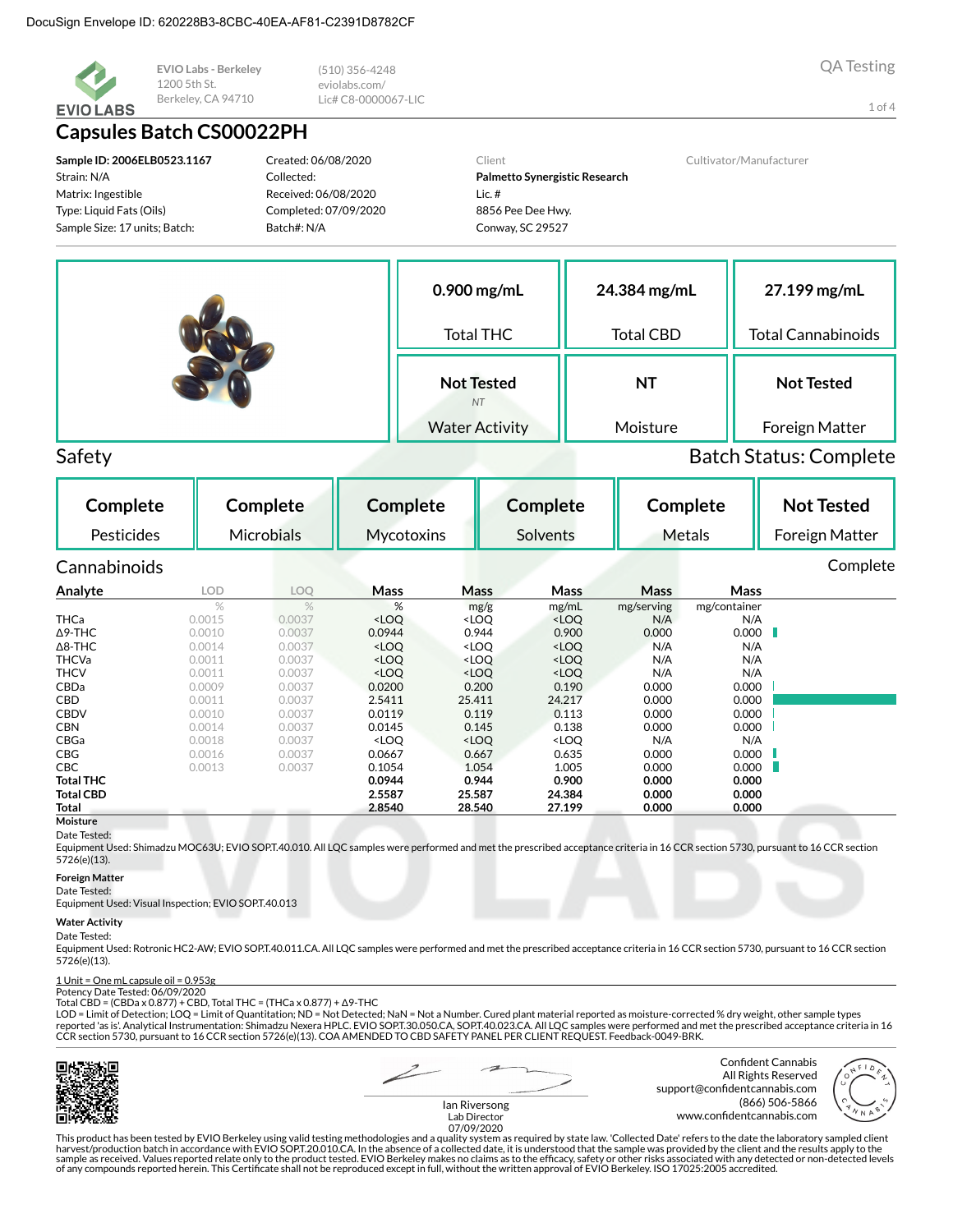

**EVIO Labs - Berkeley** 1200 5th St. Berkeley, CA 94710

# **Capsules Batch CS00022PH**

| Sample ID: 2006ELB0523.1167   | Created: 06/08/2020   | Client                        | Cultivator/Manufacturer |
|-------------------------------|-----------------------|-------------------------------|-------------------------|
| Strain: N/A                   | Collected:            | Palmetto Synergistic Research |                         |
| Matrix: Ingestible            | Received: 06/08/2020  | Lic. #                        |                         |
| Type: Liquid Fats (Oils)      | Completed: 07/09/2020 | 8856 Pee Dee Hwy.             |                         |
| Sample Size: 17 units; Batch: | Batch#: N/A           | Conway, SC 29527              |                         |

 $(510)$  356-4248

Lic# C8-0000067-LIC

eviolabs.com/

### Pesticides

| Analyte             | <b>LOD</b> | <b>LOO</b> | Limit     |           | Mass Status   | Analyte            | <b>LOD</b> | <b>LOO</b> | Limit     | Mass      | <b>Status</b> |
|---------------------|------------|------------|-----------|-----------|---------------|--------------------|------------|------------|-----------|-----------|---------------|
|                     | $\mu$ g/g  | $\mu$ g/g  | $\mu$ g/g | µg/g      |               |                    | $\mu$ g/g  | $\mu$ g/g  | $\mu$ g/g | $\mu$ g/g |               |
| Abamectin           | 0.025      | 0.08       |           | ND.       | <b>Tested</b> | Imazalil           | 0.025      | 0.075      |           | ND.       | Tested        |
| Acephate            | 0.025      | 0.075      |           | <b>ND</b> | <b>Tested</b> | Imidacloprid       | 0.025      | 0.075      |           | <b>ND</b> | <b>Tested</b> |
| Acetamiprid         | 0.025      | 0.075      |           | <b>ND</b> | <b>Tested</b> | Kresoxim Methyl    | 0.025      | 0.075      |           | <b>ND</b> | <b>Tested</b> |
| Aldicarb            | 0.025      | 0.075      |           | <b>ND</b> | <b>Tested</b> | Malathion          | 0.025      | 0.075      |           | <b>ND</b> | <b>Tested</b> |
| Azoxystrobin        | 0.025      | 0.075      |           | ND.       | <b>Tested</b> | Metalaxyl          | 0.025      | 0.075      |           | ND.       | <b>Tested</b> |
| <b>Bifenazate</b>   | 0.025      | 0.075      |           | <b>ND</b> | <b>Tested</b> | Methiocarb         | 0.025      | 0.075      |           | <b>ND</b> | <b>Tested</b> |
| Bifenthrin          | 0.025      | 0.075      |           | <b>ND</b> | <b>Tested</b> | Methomyl           | 0.025      | 0.075      |           | <b>ND</b> | <b>Tested</b> |
| <b>Boscalid</b>     | 0.025      | 0.075      |           | ND        | <b>Tested</b> | Mevinphos          | 0.025      | 0.075      |           | <b>ND</b> | <b>Tested</b> |
| Carbaryl            | 0.025      | 0.075      |           | <b>ND</b> | <b>Tested</b> | Myclobutanil       | 0.025      | 0.075      |           | <b>ND</b> | <b>Tested</b> |
| Carbofuran          | 0.025      | 0.075      |           | <b>ND</b> | <b>Tested</b> | <b>Naled</b>       | 0.025      | 0.075      |           | ND.       | <b>Tested</b> |
| Chlorantraniliprole | 0.025      | 0.075      |           | <b>ND</b> | <b>Tested</b> | Oxamyl             | 0.025      | 0.075      |           | ND.       | <b>Tested</b> |
| Chlorpyrifos        | 0.025      | 0.075      |           | <b>ND</b> | <b>Tested</b> | Paclobutrazol      | 0.025      | 0.075      |           | <b>ND</b> | <b>Tested</b> |
| Clofentezine        | 0.025      | 0.075      |           | <b>ND</b> | <b>Tested</b> | Permethrin         | 0.025      | 0.075      |           | <b>ND</b> | Tested        |
| Coumaphos           | 0.025      | 0.075      |           | <b>ND</b> | <b>Tested</b> | Phosmet            | 0.025      | 0.075      |           | <b>ND</b> | <b>Tested</b> |
| Cypermethrin        | 0.025      | 0.075      |           | <b>ND</b> | <b>Tested</b> | Piperonyl Butoxide | 0.025      | 0.075      |           | <b>ND</b> | <b>Tested</b> |
| Daminozide          | 0.025      | 0.075      |           | <b>ND</b> | <b>Tested</b> | Prallethrin        | 0.025      | 0.075      |           | ND.       | <b>Tested</b> |
| Diazinon            | 0.025      | 0.075      |           | <b>ND</b> | <b>Tested</b> | Propiconazole      | 0.025      | 0.075      |           | <b>ND</b> | <b>Tested</b> |
| <b>Dichlorvos</b>   | 0.025      | 0.075      |           | <b>ND</b> | <b>Tested</b> | Propoxur           | 0.025      | 0.075      |           | <b>ND</b> | <b>Tested</b> |
| Dimethoate          | 0.025      | 0.075      |           | <b>ND</b> | <b>Tested</b> | Pyrethrins         | 0.025      | 0.075      |           | ND.       | Tested        |
| Dimethomorph        | 0.025      | 0.075      |           | <b>ND</b> | <b>Tested</b> | Pyridaben          | 0.025      | 0.075      |           | <b>ND</b> | Tested        |
| Ethoprophos         | 0.025      | 0.075      |           | <b>ND</b> | <b>Tested</b> | Spinetoram         | 0.025      | 0.075      |           | <b>ND</b> | Tested        |
| Etofenprox          | 0.025      | 0.075      |           | <b>ND</b> | <b>Tested</b> | Spinosad           | 0.025      | 0.075      |           | ND.       | <b>Tested</b> |
| Etoxazole           | 0.025      | 0.075      |           | <b>ND</b> | <b>Tested</b> | Spiromesifen       | 0.025      | 0.075      |           | <b>ND</b> | <b>Tested</b> |
| Fenhexamid          | 0.025      | 0.075      |           | <b>ND</b> | <b>Tested</b> | Spirotetramat      | 0.025      | 0.075      |           | <b>ND</b> | Tested        |
| Fenoxycarb          | 0.025      | 0.075      |           | <b>ND</b> | <b>Tested</b> | Spiroxamine        | 0.025      | 0.075      |           | <b>ND</b> | Tested        |
| Fenpyroximate       | 0.025      | 0.075      |           | <b>ND</b> | <b>Tested</b> | Tebuconazole       | 0.025      | 0.075      |           | <b>ND</b> | Tested        |
| Fipronil            | 0.025      | 0.075      |           | <b>ND</b> | Tested        | Thiacloprid        | 0.025      | 0.075      |           | <b>ND</b> | Tested        |
| Flonicamid          | 0.025      | 0.075      |           | <b>ND</b> | <b>Tested</b> | Thiamethoxam       | 0.025      | 0.075      |           | <b>ND</b> | <b>Tested</b> |
| Fludioxonil         | 0.025      | 0.075      |           | <b>ND</b> | <b>Tested</b> | Trifloxystrobin    | 0.025      | 0.075      |           | <b>ND</b> | <b>Tested</b> |
| Hexythiazox         | 0.025      | 0.075      |           | <b>ND</b> | <b>Tested</b> |                    |            |            |           |           |               |

Date Tested: 06/09/2020

LOD = Limit of Detection; LOQ = Limit of Quantitation; ND - Not Detected; The reported result is based on as-is sample mass, e.g., wet-weight; Analytical Instrumentation:<br>Shimadzu LC-MS/MS 8060. EVIO SOP.T.40.051.CA, SOP.T



Confident Cannabis All Rights Reserved support@confidentcannabis.com (866) 506-5866 www.confidentcannabis.com



 $2$  of  $4$ 

**QA Testing** 

Complete

lan Riversong Lab Director

LETTING SEASON This product has been tested by EVIO Berkeley using valid testing methodologies and a quality system as the Director<br>This product has been tested by EVIO Berkeley using valid testing methodologies and a qual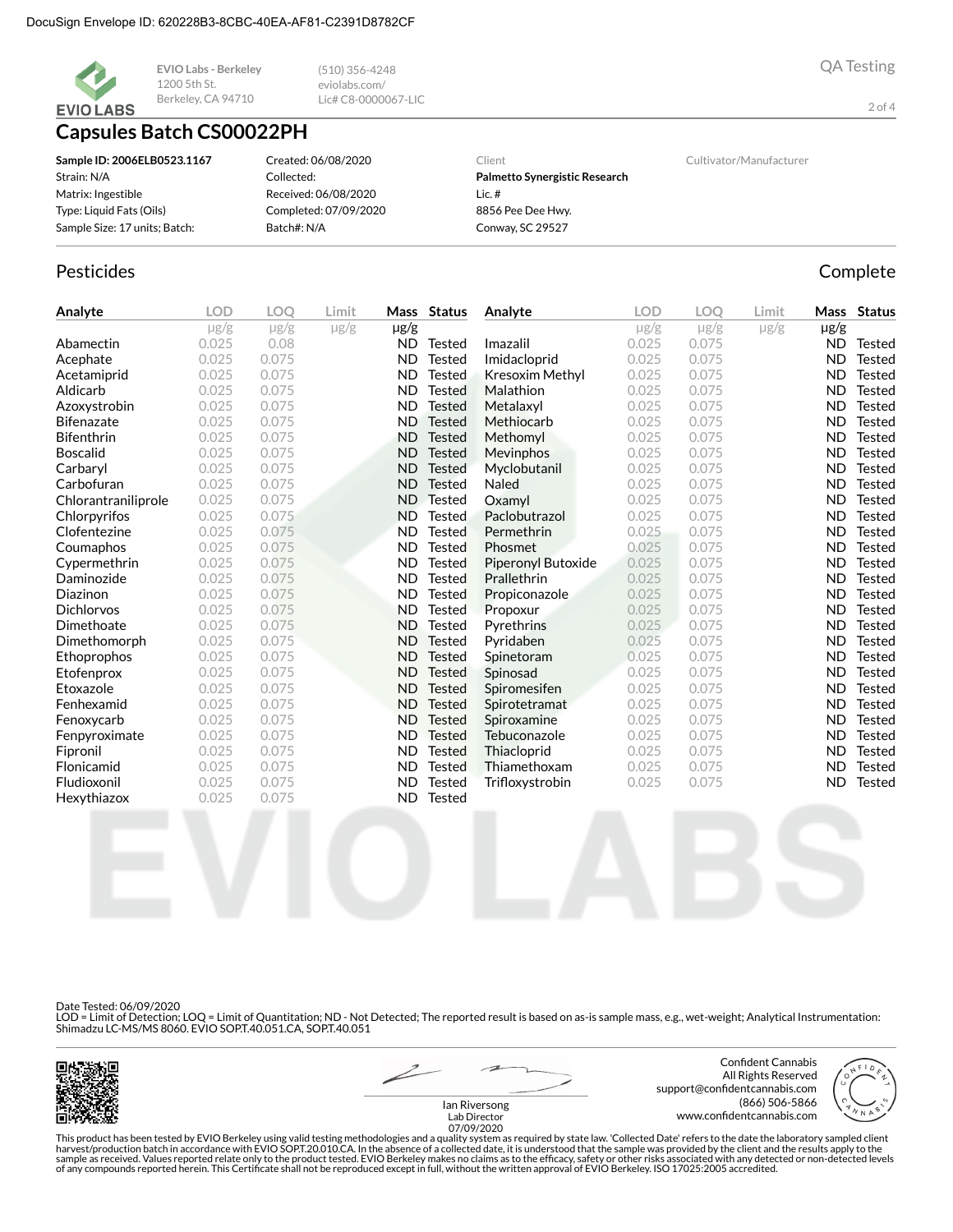

**EVIO Labs - Berkeley** 1200 5th St. Berkeley, CA 94710

## **Capsules Batch CS00022PH**

| Sample ID: 2006ELB0523.1167   | Created: 06/08/2020   | Client                        | Cultivator/Manufacturer |
|-------------------------------|-----------------------|-------------------------------|-------------------------|
| Strain: N/A                   | Collected:            | Palmetto Synergistic Research |                         |
| Matrix: Ingestible            | Received: 06/08/2020  | Lic.#                         |                         |
| Type: Liquid Fats (Oils)      | Completed: 07/09/2020 | 8856 Pee Dee Hwy.             |                         |
| Sample Size: 17 units; Batch: | Batch#: N/A           | Conway, SC 29527              |                         |

 $(510)$  356-4248

Lic# C8-0000067-LIC

eviolabs.com/

### **Residual Solvents**

| Analyte             | <b>LOD</b> | LOQ       | Limit     | Concentration | <b>Status</b> |
|---------------------|------------|-----------|-----------|---------------|---------------|
|                     | $\mu$ g/g  | $\mu$ g/g | $\mu$ g/g | $\mu$ g/g     |               |
| 1,2-Dichloro-Ethane | 0.08       | 0.25      |           | <b>ND</b>     | Tested        |
| Benzene             | 0.03       | 0.12      |           | <b>ND</b>     | Tested        |
| Chloroform          | 0.11       | 0.37      |           | <b>ND</b>     | <b>Tested</b> |
| Ethylene Oxide      | 0.12       | 0.41      |           | <b>ND</b>     | Tested        |
| Methylene-Chloride  | 0.66       | 0.75      |           | <b>ND</b>     | <b>Tested</b> |
| Trichloroethene     | 0.4        | 0.4       |           | <b>ND</b>     | <b>Tested</b> |
| Acetone             | 5.46       | 36        |           | <b>ND</b>     | Tested        |
| Acetonitrile        | 0.41       | 1.37      |           | ND            | <b>Tested</b> |
| <b>Butane</b>       | 41.96      | 230.4     |           | <b>ND</b>     | <b>Tested</b> |
| Ethanol             | 6.39       | 48        |           | <b>ND</b>     | Tested        |
| Ethyl-Acetate       | 2.61       | 19.2      |           | ND            | <b>Tested</b> |
| Ethyl-Ether         | 3.19       | 10.51     |           | <b>ND</b>     | <b>Tested</b> |
| Heptane             | 2.99       | 24        |           | <b>ND</b>     | <b>Tested</b> |
| n-Hexane            | 0.31       | 1.03      |           | ND            | <b>Tested</b> |
| Isopropanol         | 3.3        | 24        |           | <b>ND</b>     | <b>Tested</b> |
| Methanol            | 2.76       | 9.12      |           | <b>ND</b>     | <b>Tested</b> |
| Pentane             | 6.29       | 36        |           | ND            | <b>Tested</b> |
| Propane             | 7.93       | 26.16     |           | <b>ND</b>     | <b>Tested</b> |
| Toluene             | 0.98       | 3.24      |           | <b>ND</b>     | <b>Tested</b> |
| Xylenes             | 1.04       | 1.04      |           | <b>ND</b>     | <b>Tested</b> |



Date Tested: 06/09/2020

LOD = Limit of Detection; LOQ = Limit of Quantitation; ND = Not Detected; The reported result is based on nominal sample weight, and reported 'as is'; all LQC samples were be formed and met the prescribed acceptance criteria in 16 CCR section 5730, pursuant to 16 CCR section 5726(e)(13). Analytical Instrumentation: Shimadzu QP2020<br>GCMS; EVIO SOPT.40.031.CA



Confident Cannabis All Rights Reserved support@confidentcannabis.com (866) 506-5866 www.confidentcannabis.com



lan Riversong Lab Director

LETTING SEASON This product has been tested by EVIO Berkeley using valid testing methodologies and a quality system as the Director<br>This product has been tested by EVIO Berkeley using valid testing methodologies and a qual

**QA Testing** 

Complete

3 of 4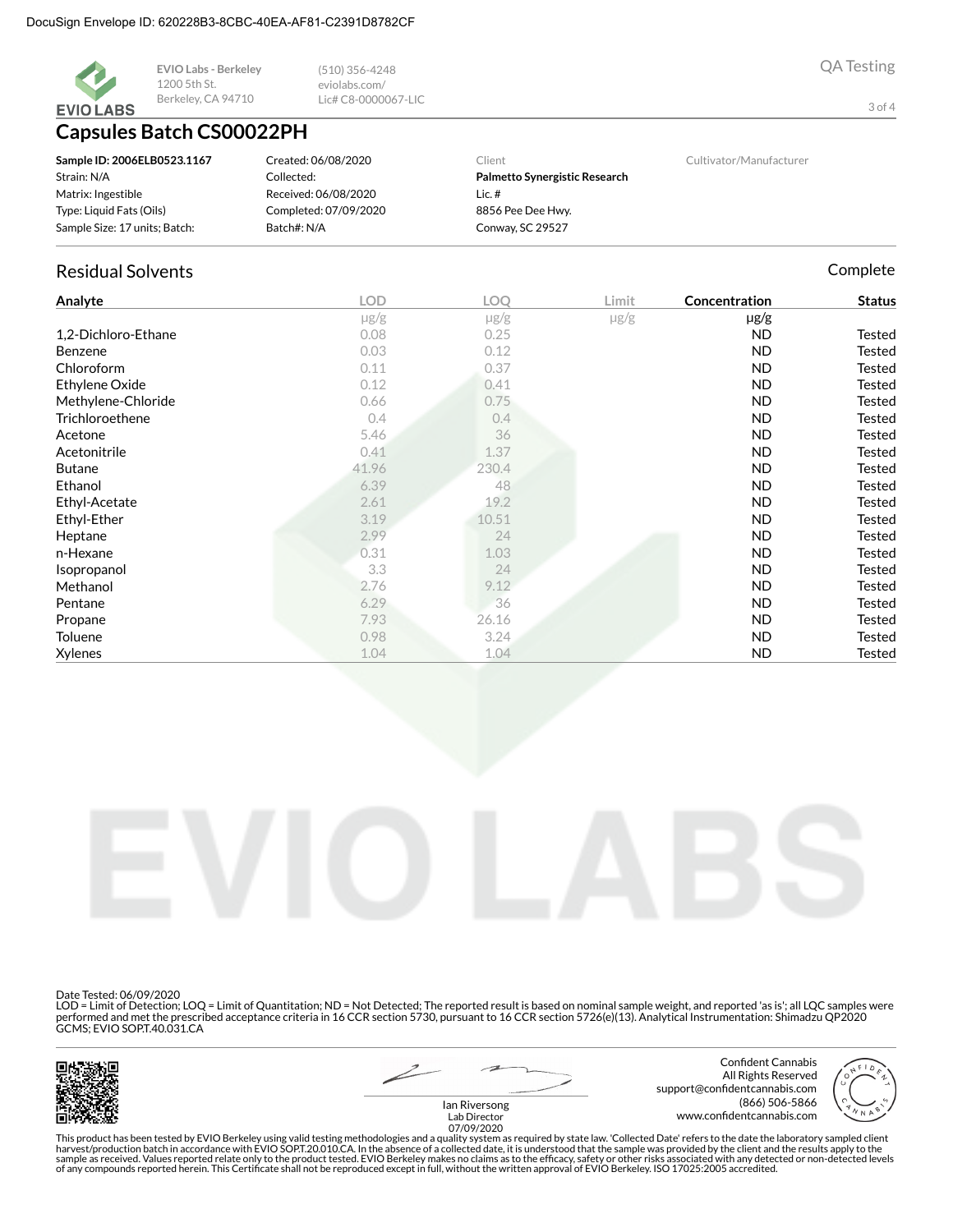

**Microbials** 

EVIO Labs - Berkeley 1200 5th St. Berkeley, CA 94710

## **Capsules Batch CS00022PH**

| Sample ID: 2006ELB0523.1167   | Created: 06/08/2020   | Client   |
|-------------------------------|-----------------------|----------|
| Strain: N/A                   | Collected:            | Palme    |
| Matrix: Ingestible            | Received: 06/08/2020  | Lic. $#$ |
| Type: Liquid Fats (Oils)      | Completed: 07/09/2020 | 88561    |
| Sample Size: 17 units; Batch: | Batch#: N/A           | Conw.    |
|                               |                       |          |

 $(510)$  356-4248

Lic# C8-0000067-LIC

eviolabs.com/

#### Palmetto Synergistic Research  $lic.$ # 8856 Pee Dee Hwy. Conway, SC 29527

Cultivator/Manufacturer

Complete

**QA Testing** 

4 of 4

| Analyte                       | Result              |
|-------------------------------|---------------------|
| Shiga toxin-producing E. Coli | None Detected in 1g |
| Salmonella SPP                | None Detected in 1g |

Date Tested: 06/15/2020

The reported result is based on nominal sample weight, and reported 'as is.' All LQC samples were performed and met the prescribed acceptance criteria in 16 CCR section<br>5730, pursuant to 16 CCR section 5726(e)(13). Analyti

| <b>Mycotoxins</b>       |            |                      |            |              | Complete      |
|-------------------------|------------|----------------------|------------|--------------|---------------|
| Analyte                 | <b>LOD</b> | LOO                  | Limit      | <b>Units</b> | <b>Status</b> |
|                         | µg/kg      | $\mu$ g/ $\text{kg}$ | $\mu$ g/kg | µg/kg        |               |
| <b>Total Aflatoxins</b> |            | 17                   |            | <b>ND</b>    | Tested        |
| Aflatoxin B1            |            | 4                    |            | <b>ND</b>    | Tested        |
| Aflatoxin B2            |            | 4                    |            | <b>ND</b>    | Tested        |
| Aflatoxin G1            |            |                      |            | <b>ND</b>    | Tested        |
| Aflatoxin G2            |            | $\circ$              |            | <b>ND</b>    | Tested        |
| <b>Ochratoxin A</b>     | 4.5        | 14.8                 |            | <b>ND</b>    | <b>Tested</b> |

Date Tested: 06/09/2020

LOD = Limit of Detection; LOQ = Limit of Quantitation; ND - Not Detected; The reported result is based on as-is sample mass, e.g., wet-weight; Analytical Instrumentation:<br>Shimadzu LC-MS/MS 8060. EVIO SOP.T.40.051.CA, SOP.T

| <b>Heavy Metals</b> |            |           |           |                                           | Complete      |
|---------------------|------------|-----------|-----------|-------------------------------------------|---------------|
| Analyte             | <b>LOD</b> | LOC       | Limit.    | <b>Units</b>                              | <b>Status</b> |
|                     | $\mu$ g/g  | $\mu$ g/g | $\mu$ g/g | $\mu$ g/g                                 |               |
| Arsenic             | 0.003      | 0.05      |           | <b>ND</b>                                 | Tested        |
| Cadmium             | 0.003      | 0.05      |           | <b>ND</b>                                 | <b>Tested</b> |
| Lead                | 0.007      | 0.05      |           | <loq< td=""><td><b>Tested</b></td></loq<> | <b>Tested</b> |
| Mercury             | 0.004      | 0.05      |           | <b>ND</b>                                 | <b>Tested</b> |

Date Tested: 06/10/2020

LOD = Limit of Detection; LOQ = Limit of Quantitation; ND = Not Detected; The reported result is based on sample weight, and reported 'as is'; all LQC samples were performed and met the prescribed acceptance criteria in 16 CCR section 5730, pursuant to 16 CCR section 5726(e)(13). Analytical Instrumentation: Shimadzu ICP/MS. EVIO<br>SOP.T.30.070.CA, SOP.T.40.060.CA



Confident Cannabis All Rights Reserved support@confidentcannabis.com (866) 506-5866 www.confidentcannabis.com



lan Riversong Lab Director

CONSIDENT AND THE SERVIT DESCRIPTION TO THE SERVIT DETAILS AND THE SERVIT OF THE SERVIT OF THE SERVIT OF THE S<br>This product has been tested by EVIO Berkeley using valid testing methodologies and a quality system as require of any compounds reported herein. This Certificate shall not be reproduced except in full, without the written approval of EVIO Berkeley. ISO 17025:2005 accredited.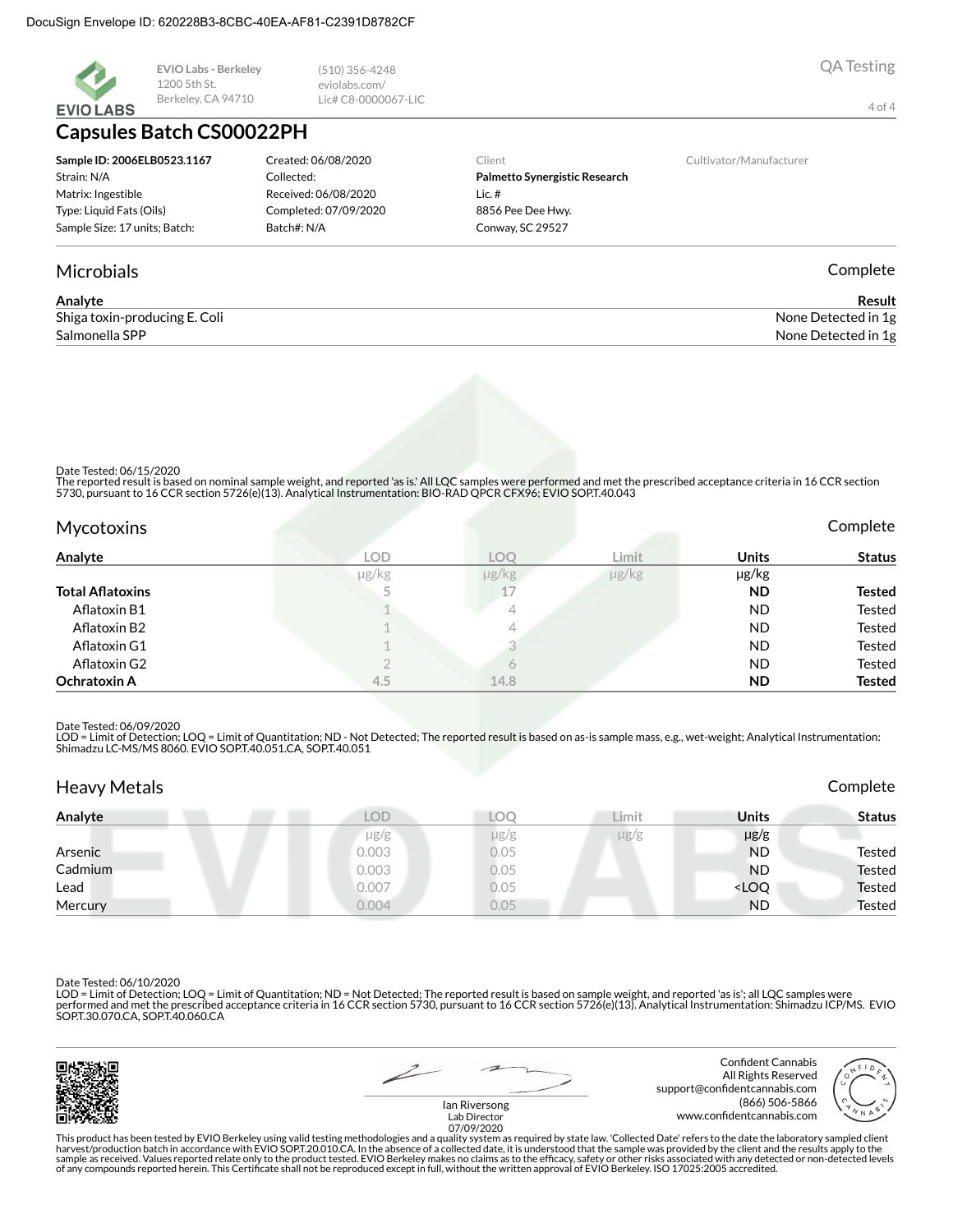DocuSign Envelope ID: 620228B3-8CBC-40EA-AF81-C2391D8782CF



Certificate ID: **84292 (Reissued)**

Received: **7/14/20**

Client Sample ID: **Capsules** Lot Number:**Batch CS00022PH**

Matrix: **Capsules/Tablets - Capsule-Oil Based**



**Palmetto Synergistic Research LLC 8856 Pee Dee Hwy. Conway, SC 29527 Attn: Dasha Stevens**

**Test Certificate** 

Authorization: Signature: Signature: Christophen Hudalla Chris Hudalla, Chief Science Officer 1 *Constanting Huddov* 7/22/2020







The data contained within this report was collected in accordance with the requirements of ISO/IEC17025:2017. I attest that the information contained within the report has been reviewed for accuracy and checked against the quality control requirements for each method. These results relate only to the test article listed in this report. Reports may not be reproduced except in their entirety.

# *TP: Terpenes Profile [WI-10-27]*

*Analyst: CA Test Date: 7/15/2020*

Client sample analysis was performed using full evaporative technique (FET) headspace sample delivery and gas chromatographic (GC) compound separation. A combination of flame ionization detection (FID) and/or mass spectrometric (MS) detection with mass spectral confirmation against the National Institute of Standards and Technology (NIST) Mass Spectral Database, Revision 2017 were used. Chromatographic and/or mass spectral data were processed by quantitatively comparing the analytical peak areas against calibration curves prepared from certified reference standards. Certificate has been re-issued to correct lot number.

## *84292-TP*

| CAS            | Conc. $(wt\%)$ | Conc. (ppm) | <b>Qualitative Profile</b> |
|----------------|----------------|-------------|----------------------------|
| 80-56-8        | $<$ RL         | $<$ RL      |                            |
| 79-92-5        | ND             | $\rm ND$    |                            |
| 3387-41-5      | ND             | ND          |                            |
| 123-35-3       | $<$ RL         | $<$ RL      |                            |
| $127 - 91 - 3$ | $<$ RL         | $<\!\!RL$   |                            |
| 99-83-2        | ND             | ND          |                            |
| 13466-78-9     | ND             | $\rm ND$    |                            |
| 99-86-5        | ND             | ND          |                            |
| 502-99-8       | $\rm ND$       | ND          |                            |
| 138-86-3       | $<\!\!RL$      | $<\!\!RL$   |                            |
| $99 - 87 - 6$  | ND             | ND          |                            |
| 3338-55-4      | ND             | ND          |                            |
| 470-82-6       | ND             | ND          |                            |
| 99-85-4        | $\rm ND$       | ND          |                            |
| 586-62-9       | ND             | ND          |                            |
| 78-70-6        | $<$ RL         | $<$ RL      |                            |
| 7787-20-4      | ND             | $\rm ND$    |                            |
| 89-79-2        | ND             | ND          |                            |
| 89-78-1        | ND             | $\rm ND$    |                            |
|                |                |             |                            |